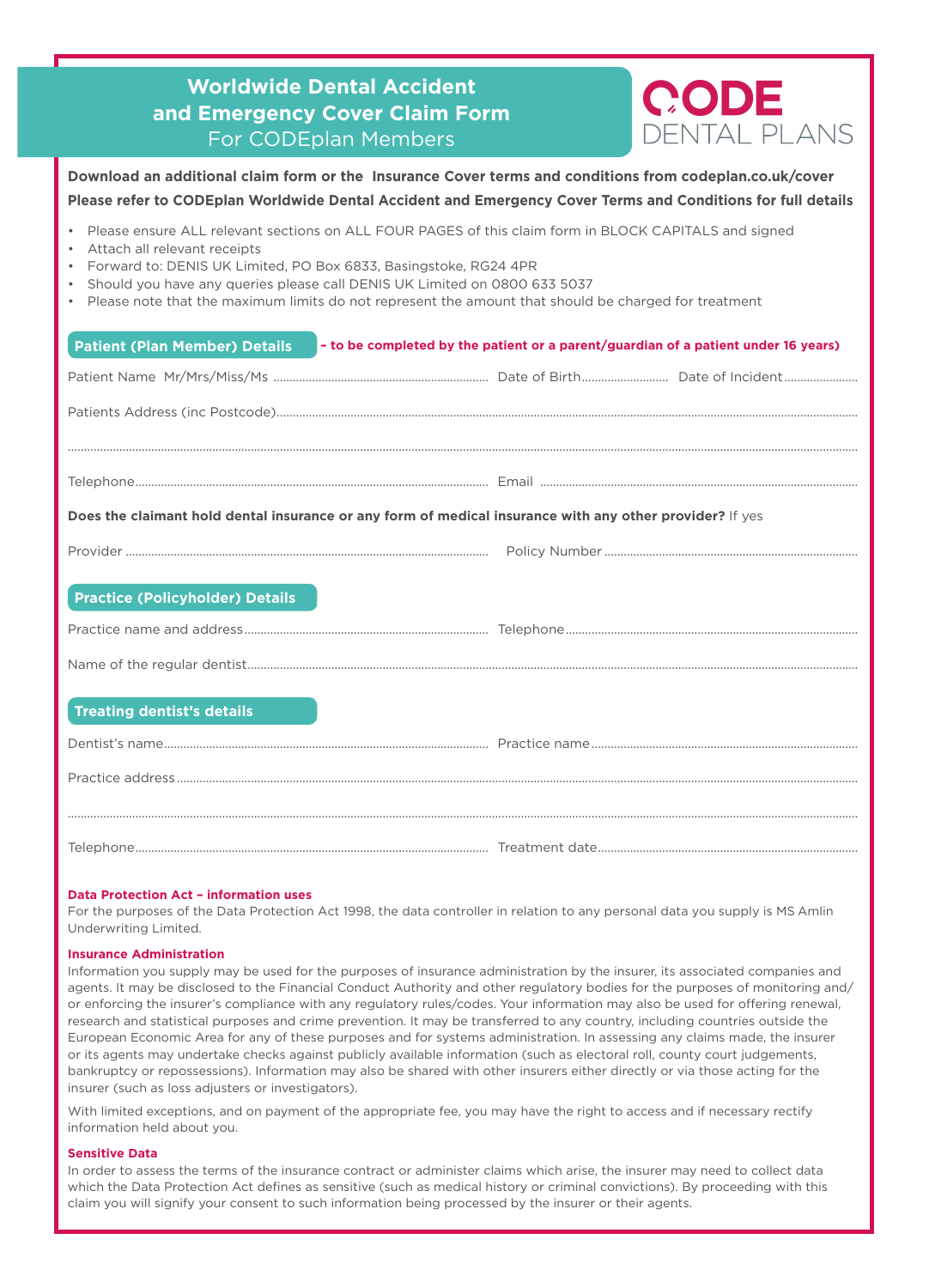# **Section 1 – Emergency Treatment Benefits (Worldwide)**

Treatment must be received at least 40 miles away from the Policyholder's registered practice (and not undertaken by the Plan Member's registered Dentist), other than for Emergency Call out fees.

Please include a receipt from the practice administering Treatment showing a breakdown of the Treatment given and cost.

In normal circumstances payment will be made to the Plan Member (Patient) unless you indicate otherwise (e.g. the practice needs paying).

| <b>Treatment</b>                                                                                                                                                                                                 | <b>Maximum limit</b>                                                                                                                   | Claim<br>code                                | <b>Number</b><br>of units<br>received | <b>Tooth</b> | Date of<br>numbers treatment | Cost                               |
|------------------------------------------------------------------------------------------------------------------------------------------------------------------------------------------------------------------|----------------------------------------------------------------------------------------------------------------------------------------|----------------------------------------------|---------------------------------------|--------------|------------------------------|------------------------------------|
| Examination & Report to include all necessary smoothing<br>and polishing of teeth and treatment of sensitivity                                                                                                   | Up to £45 per incident                                                                                                                 | 2013                                         |                                       |              |                              | £                                  |
| Radiographic Examination                                                                                                                                                                                         | Up to £30 per tooth                                                                                                                    | 2020                                         |                                       |              |                              | £                                  |
| Fillings<br>Amalgam - small (1 surface)<br>Amalgam - medium (2 surfaces)<br>Amalgam - large (3+ surfaces)<br>Composite - small (1 surface)<br>Composite - medium (2 surfaces)<br>Composite - large (3+ surfaces) | Up to £40 per tooth<br>Up to £60 per tooth<br>Up to £75 per tooth<br>Up to £65 per tooth<br>Up to £80 per tooth<br>Up to £95 per tooth | 2041<br>2042<br>2043<br>2046<br>2047<br>2048 |                                       |              |                              | £<br>£<br>$\pounds$<br>£<br>£<br>£ |
| Extractions<br>first tooth<br>per additional tooth<br>surgical extraction                                                                                                                                        | Up to £50<br>Up to £25 per tooth<br>Up to £200 per tooth                                                                               | 2070<br>2071<br>2072                         |                                       |              |                              | £<br>£<br>£                        |
| Root extirpation to include dressing and any<br>associated treatment of acute infection<br>1 canal<br>2 canals<br>3 or more canals                                                                               | Up to £45 per tooth<br>Up to £50 per tooth<br>Up to £70 per tooth                                                                      | 2065<br>2066<br>2067                         |                                       |              |                              | £<br>£<br>£                        |
| Treatment of acute infection (not associated with<br>endodontic therapy) to include incising of abscesses<br>and treating infected sockets                                                                       | Up to £35 per incident                                                                                                                 | 2073                                         |                                       |              |                              | £                                  |
| Investigation and dressing<br>first tooth<br>per additional tooth                                                                                                                                                | Up to £25<br>Up to £10                                                                                                                 | 2076<br>2076                                 |                                       |              |                              | £<br>£                             |
| Re-cement crown or inlay                                                                                                                                                                                         | Up to £45 per unit                                                                                                                     | 2096                                         |                                       |              |                              | £                                  |
| Re-cement bridge                                                                                                                                                                                                 | Up to £55 per unit                                                                                                                     | 2099                                         |                                       |              |                              | £                                  |
| Construction and fitting of Temporary Crown                                                                                                                                                                      | Up to £65 per unit                                                                                                                     | 2094                                         |                                       |              |                              | £                                  |
| Temporary bridge                                                                                                                                                                                                 | Up to £150 per unit                                                                                                                    | 2165                                         |                                       |              |                              | £                                  |
| Arrest of abnormal haemorrhage including aftercare<br>and associated suture removal                                                                                                                              | Up to £75 per incident                                                                                                                 | 2075                                         |                                       |              |                              | £                                  |
| Removal of sutures placed by another practitioner                                                                                                                                                                | Up to £30 per incident                                                                                                                 | 2009                                         |                                       |              |                              | £                                  |
| Adjustment to denture                                                                                                                                                                                            | Up to £30 per incident                                                                                                                 | 2108                                         |                                       |              |                              | £                                  |
| Repair of denture                                                                                                                                                                                                | Up to £50 per incident                                                                                                                 | 2119                                         |                                       |              |                              | £                                  |
| Any other emergency treatment not otherwise<br>specified                                                                                                                                                         | Up to £70 per incident                                                                                                                 | 2002                                         |                                       |              |                              | £                                  |
| Evening, weekend and Bank Holiday call-out fees<br>where treatment outside the treating Dentist's<br>normal surgery hours                                                                                        | Up to £110 per incident                                                                                                                | 2003                                         |                                       |              |                              | £                                  |
| Evening, weekend and Bank Holiday telephone<br>advice fees where advice was sought as the result of<br>an emergency incident outside the treating Dentist's<br>normal surgery hours                              | Up to £25 per incident                                                                                                                 | 2006                                         |                                       |              |                              | £                                  |
|                                                                                                                                                                                                                  |                                                                                                                                        |                                              |                                       |              |                              |                                    |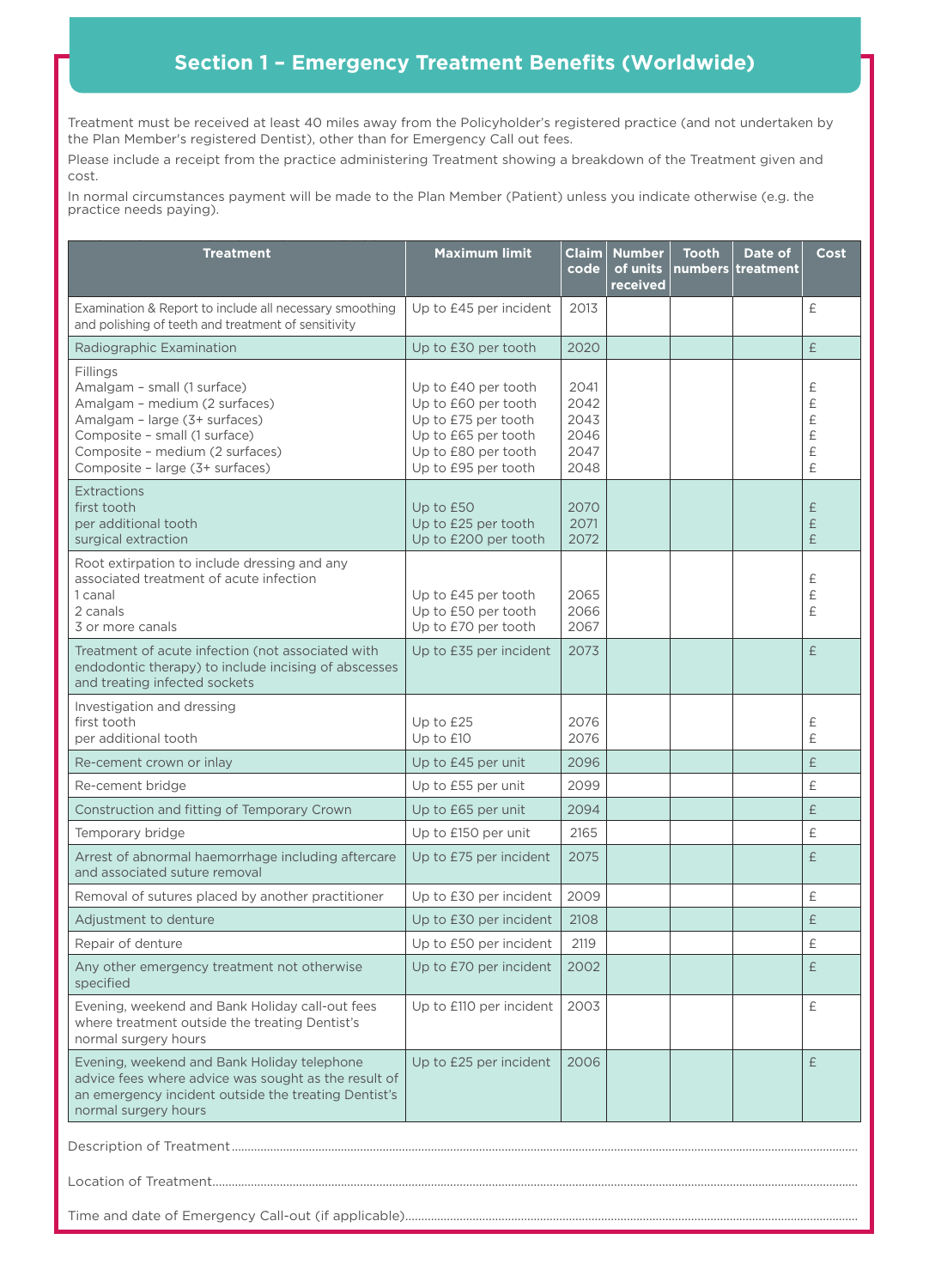# **Section 2 – Accident Treatment Benefits**

For Treatment undertaken at the Policyholder's practice. Refer any cases over £200 to DENIS UK Limited prior to Treatment.

In normal circumstances payment will be made to the Policyholder (Practice).

#### **Tooth numbers must be given where applicable.**

| <b>Treatment</b>                                         | <b>Maximum limit</b>                             | <b>Claim</b><br>code | <b>Number</b><br>of units<br>received | <b>Tooth</b><br>numbers | Date of<br><b>Treatment</b> | Cost      |
|----------------------------------------------------------|--------------------------------------------------|----------------------|---------------------------------------|-------------------------|-----------------------------|-----------|
| <b>Extra-oral Trauma</b>                                 |                                                  |                      |                                       |                         |                             |           |
| Crown - porcelain jacket                                 | Up to £410 per unit                              | 2092                 |                                       |                         |                             | $\pounds$ |
| Crown - ceramic bonded                                   | Up to £445 per unit                              | 2091                 |                                       |                         |                             | £         |
| Metal bonded porcelain crown                             | Up to £440 per unit                              | 2093                 |                                       |                         |                             | £         |
| Bonded metal/porcelain bridge                            | Up to £430 per retainer<br>Up to £400 per pontic | 2093<br>2097         |                                       |                         |                             | £         |
| Full metal crown                                         | Up to £320 per unit                              | 2090                 |                                       |                         |                             | $\pounds$ |
| All metal bridge work                                    | Up to £430 per retainer<br>Up to £400 per pontic | 2090<br>2097         |                                       |                         |                             | £         |
| Laboratory constructed adhesive<br>bridge                | Up to £285 per retainer<br>Up to £235 per pontic | 2098                 |                                       |                         |                             | £         |
| Laboratory constructed adhesive facing<br>veneer         | Up to £400 per unit                              | 2083                 |                                       |                         |                             | $\pounds$ |
| Permanent denture acrylic                                | Up to £430 per denture                           | 2110                 |                                       |                         |                             | $\pounds$ |
| Permanent denture metal                                  | Up to £640 per denture                           | 2116                 |                                       |                         |                             | £         |
| Temporary denture following tooth loss                   | Up to £185 per incident                          | 2161                 |                                       |                         |                             | $\pounds$ |
| Laboratory made temporary bridge<br>following tooth loss | Up to £150 per incident                          | 2163                 |                                       |                         |                             | £         |
| Root canal treatment incisor                             | Up to £250 per unit                              | 2061                 |                                       |                         |                             | £         |
| Root canal treatment canine                              | Up to £250 per unit                              | 2061                 |                                       |                         |                             | £         |
| Root canal treatment premolar                            | Up to £255 per unit                              | 2062                 |                                       |                         |                             | £         |
| Root canal treatment molar                               | Up to £400 per unit                              | 2063                 |                                       |                         |                             | £         |
| Dental Implants                                          | Up to £1400 per unit                             | 2135                 |                                       |                         |                             | £         |
| Emergency & other treatment not<br>specified             | Up to £350 per incident                          | 2002                 |                                       |                         |                             | £         |
| Intra-oral Trauma                                        |                                                  |                      |                                       |                         |                             |           |

| <b>Intra-oral Trauma</b> |  |
|--------------------------|--|
|--------------------------|--|

| Treatment carried out on a non-<br>restored tooth        | Up to £150 per incident |  |  |  |
|----------------------------------------------------------|-------------------------|--|--|--|
| Fixed bridge repair                                      | Up to £150 per incident |  |  |  |
| Adhesive bridges and veneers -<br>re-cementing work only | Up to £50 per incident  |  |  |  |
| All other treatments carried out on a<br>restored tooth  | Up to £50 per incident  |  |  |  |

Description of Accident /Injury: